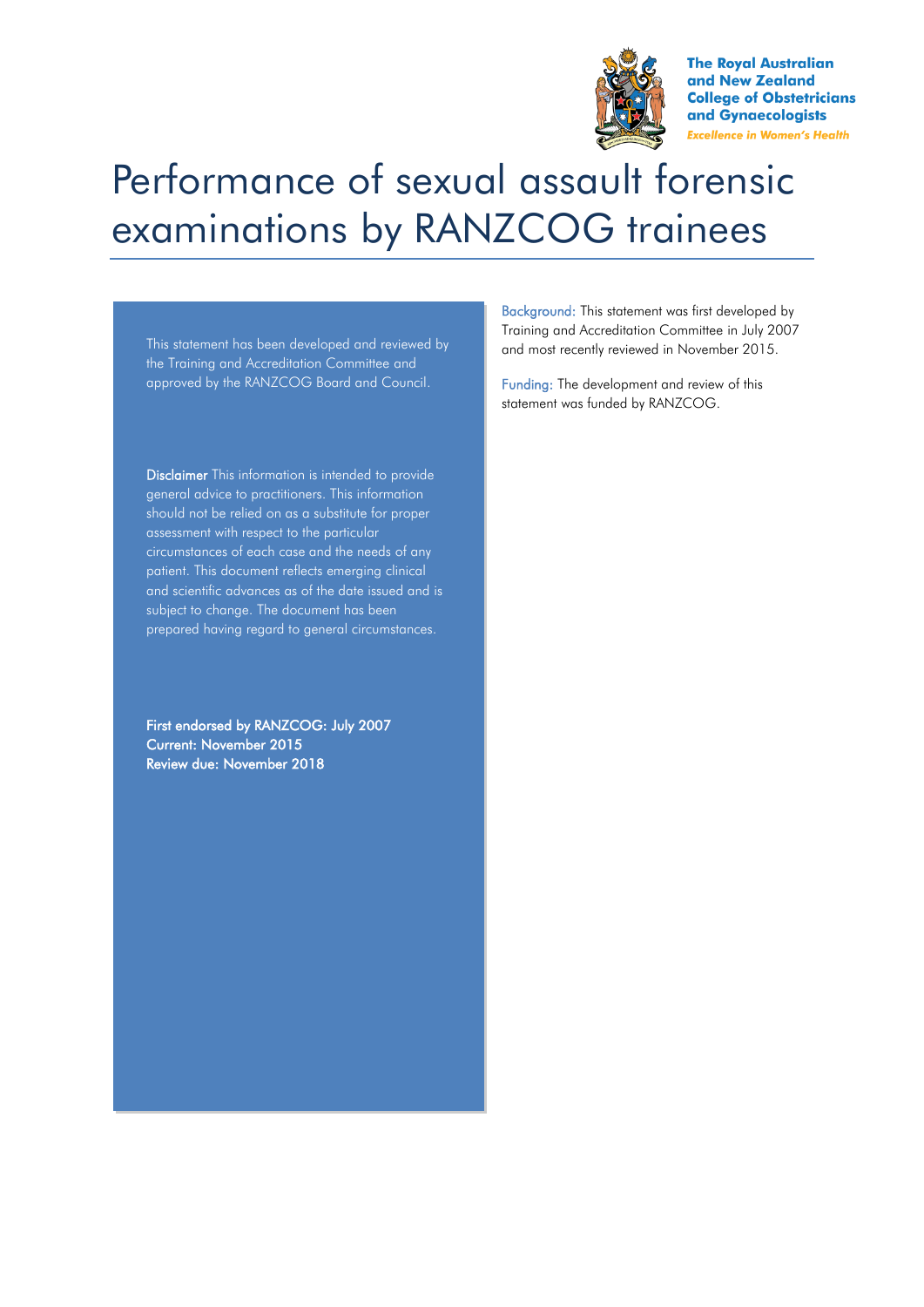The Royal Australian and New Zealand College of Obstetricians and Gynaecologists (RANZCOG) curriculum states in Section 5.2 (Diagnostic and Therapeutic Skills – Gynaecology) that by the time he/she completes training an O&G specialist must:

- 1. Understand the examination and management of the female victim of sexual assault.
- 2. Recognise common indicators that a patient has suffered sexual assault.
- 3. Respond appropriately to a patient who disclosed sexual assault.
- 4. Provide appropriate counselling and referrals to a victim of sexual assault.

Hospitals must be aware that:

- 1. RANZCOG trainees should not be expected to perform sexual assault forensic examinations unless formally trained for this purpose.
- 2. Hospitals and/or the relevant authority providing the sexual assault examination/support service should ensure that there is a separate roster for this service and that formally trained trainees are remunerated accordingly, in accordance with the applicable local award and conditions of service. Trainees should not be expected to cover this service when on-call in addition to other duties in the birthing suite and/or emergency gynaecology.